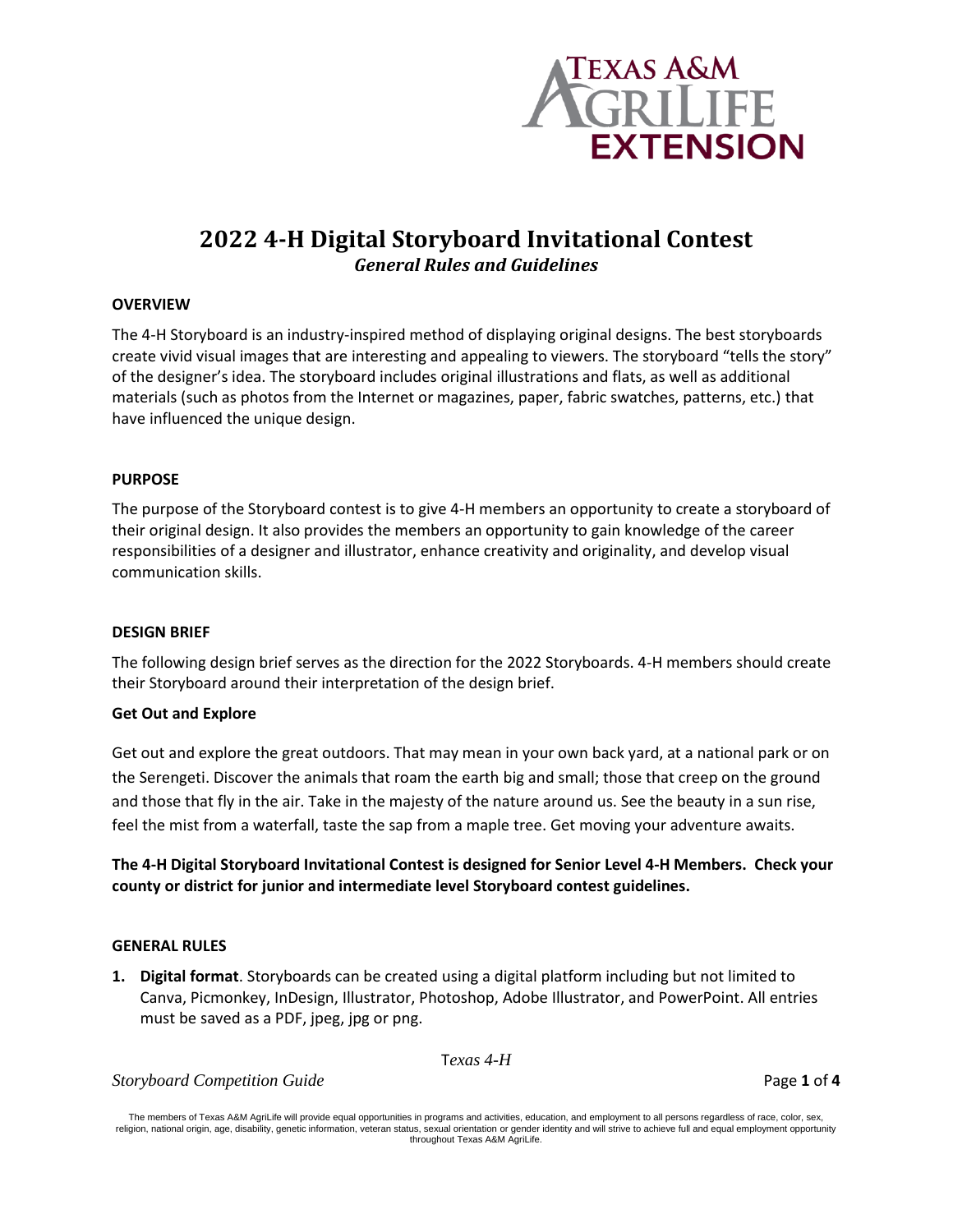- **2. Storyboard size requirements.** Depending on the platform that you are using there will be different pre-determined size templates, most will also include the option to select custom dimensions. Storyboard dimensions need to be between 18"and 24" (in one direction) and 24"and 30" (in the other direction). Recommended size is 18" X 24".
- 3. **Participation and Level of Competition.** Storyboards will now be an invitational contest at the senior 4-H level. A 4-H member may enter only one storyboard.
- 4. **Entry and submission of Storyboard.** Each storyboard must be created by the 4-H member. Storyboard layouts should include original illustrations and flats, as well as additional materials that have influenced their unique design. All entries must be saved as a PDF, jpeg, jpg or png. Entries will be submitted online from April 1, 2022 -April 15, 2022
- 5. **Number of garments/ designs.** Focus on **one** garment/design for the storyboard. Contestants may provide up to two (2) variations of the original design.
- 6. **Categories.** The following is a list of the categories and descriptions. Each storyboard should be entered in one category. A 4-H member may enter only one storyboard.
	- a. **Wearable**: Clothing that can be worn. Includes items such as pants, shorts, skirts, blouses, sweaters, coats, dresses, etc.
	- b. **Accessory**: Includes items such as belts, purses, bags, hats, etc.
	- c. **Jewelry**: Includes necklaces, bracelets, rings, earrings, etc.
	- d. **Pet Clothing**: Includes items that can be worn by a pet or any other animal.
	- e. **Home Décor**  items that are easy to move and make a home visually appealing, examples of home décor items include: throw pillows, table runner, or wall hanging.
	- f. **Home Furnishings**  items that make a home comfortable for living or working in. Examples include: couch, ottoman, chair, tables, desks, beds and the like.
- 7. **Scoring.** Storyboards will be evaluated based on the 4-H Digital Storyboard Score Sheet.
- 8. **Each Storyboard must conform to and will be evaluated based on the following, but is not limited to:**
	- a. **Visual Appeal of Storyboard** Storyboards should show evidence of creativity by the 4-H member. The layout of the storyboard should illustrate a theme, mood, or spirit of an idea.
		- i. Original design should serve as the focal point of the design.
		- ii. Placement of the inspirational items should allow the eye to flow across all elements of the board without distracting from the design.
		- iii. "White space" or "blank space" should be kept in consideration. Too much or too little white space detracts from the design.
		- iv. Additional photos and other materials can be used to show the inspiration for the design. These additional materials should enhance the storyboard, without taking away from the original design.

T*exas 4-H* 

*Storyboard Competition Guide* Page **2** of **4**

The members of Texas A&M AgriLife will provide equal opportunities in programs and activities, education, and employment to all persons regardless of race, color, sex, religion, national origin, age, disability, genetic information, veteran status, sexual orientation or gender identity and will strive to achieve full and equal employment opportunity throughout Texas A&M AgriLife.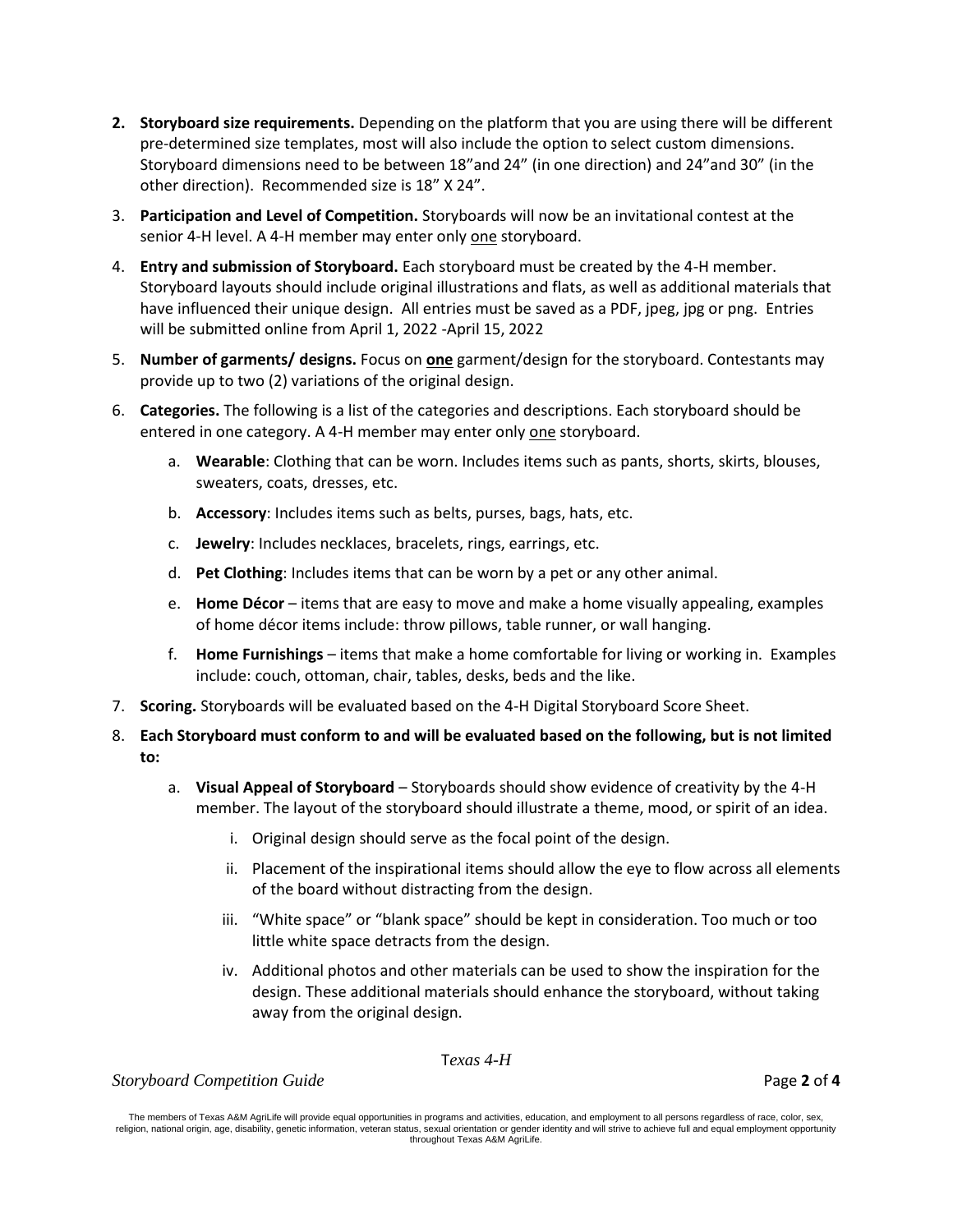- b. **Cohesiveness of Imagery and Overall Aesthetic**  Unified design elements throughout the board. Design elements can be anything including color, fonts and images.
- c. **Consistent Color Palette** Use a consistent color palette and theme throughout the board.
- d. **Fabric Samples, Trims, and Embellishments** Fabric samples must be included on the board and be appropriate for the design illustrated. Trims and embellishments that would be used on the garment/outfit should be included, if applicable to the design.
	- i. If the exact fabric swatch cannot be found, a "basic swatch" may be used to illustrate fabric type (denim, linen, etc.).
	- ii. Examples of trims and embellishments would be top stitching, piping, buttons, etc.
- e. **Balance** The visual weight of the elements on the storyboard. Visual elements should be placed in a pleasing arrangement to fulfill a purpose or achieve a desired look and feel.
- f. **Comprehensiveness**  Visual design can help to convey a message regarding your design. The colors, images, text and symbols selected should enhance the story of your design.
- g. **Originality of Design Illustration** The focus of the storyboard contest to display your original designs, not create knockoffs of designs that are already on the market. As the designer it is important use your imagination and inspiration to create fresh and novel ideas. All design illustrations and flats should be the original work of the 4-H member. The design may be hand drawn or computer drawn. No "copying and pasting" from someone's design as seen on the Internet, in a magazine, or other sources for the original design.
- h. **Design Detail in Flats** Should include the at least one Illustration and at least one Flat.

*Flats* – A flat sketch is a two-dimensional technical drawing which illustrates a garment with basic sold lines and includes all construction details such as seams, darts, etc. It is like the "blueprint" of your design. The word "flat" refers to the way that they are drawn: imagine the item is lying flat on a table so that you are viewing all details from either the front or the back.

**i. Titles/Labels** – The title for each storyboard must be: **Get Out and Explore**

**Additional labels maybe added to the board as needed to provide details as related to the overall design of the board.** A subtitle **may** be used for a more personalized name of the design. Labels may be included to enhance the storyboard or to clarify a point, but they will not be required**.** 

- j. **Design Brief** Storyboards should follow the design brief and category descriptions.
- k. **Completeness**  Storyboard follows the contest guidelines and includes an illustration, flat and inspiration pieces.
- l. **Image credit**  List the photo credits for the pictures used in the storyboard. These will be included on the storyboard label.

T*exas 4-H* 

*Storyboard Competition Guide* Page **3** of **4**

The members of Texas A&M AgriLife will provide equal opportunities in programs and activities, education, and employment to all persons regardless of race, color, sex, religion, national origin, age, disability, genetic information, veteran status, sexual orientation or gender identity and will strive to achieve full and equal employment opportunity throughout Texas A&M AgriLife.